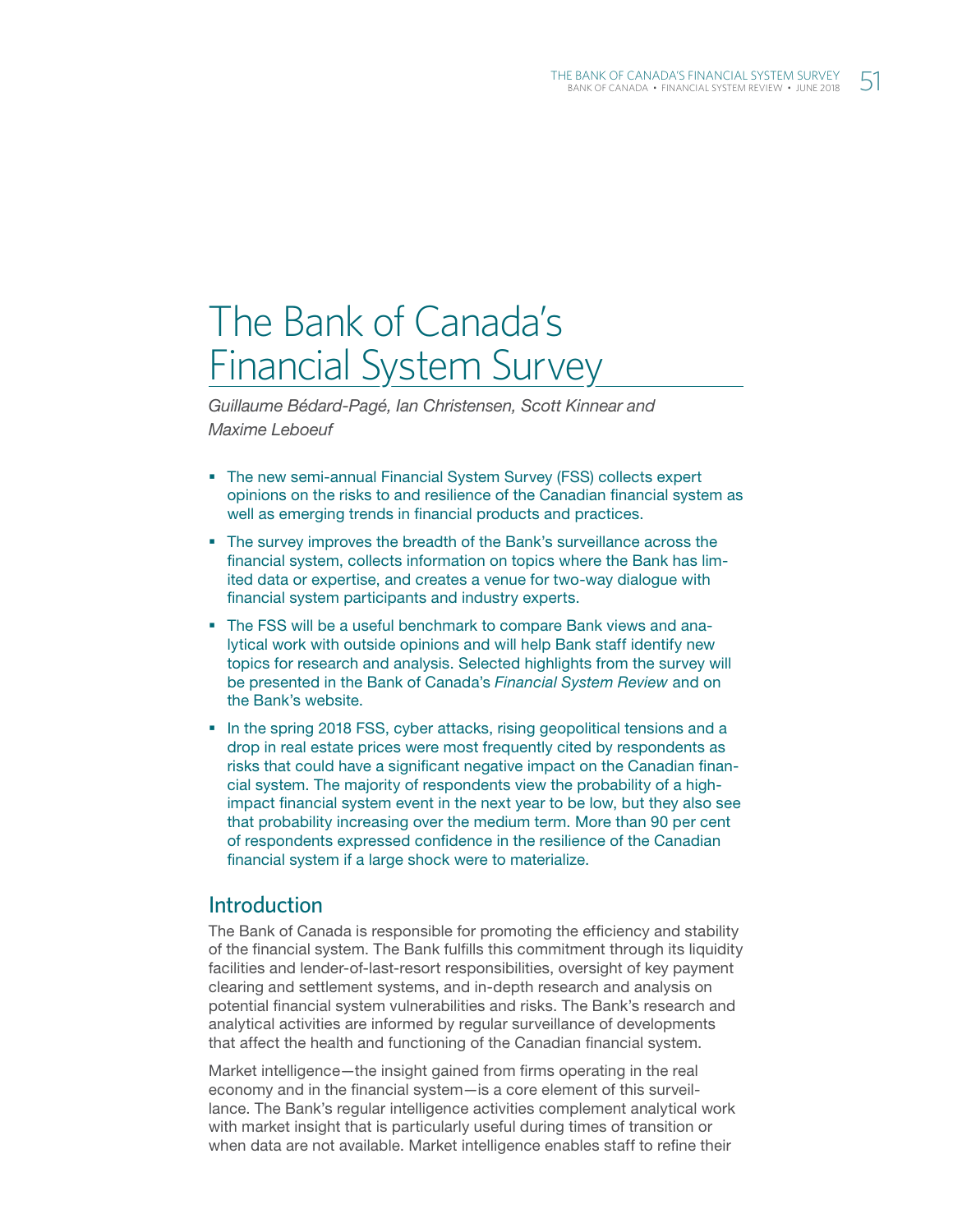judgment on key financial system developments and gives new insight into how markets are functioning and evolving. All of this helps shape policies and is integral to the Bank's core functions.

To enhance its market intelligence activities on financial system topics, the Bank has developed the Financial System Survey (FSS) to collect expert opinions on the risks to the Canadian financial system, the resilience of the system and emerging trends in financial products and practices. The first FSS was conducted in spring 2018, following a pilot in autumn 2017. This report describes the survey objectives and design and provides insight from the spring 2018 survey.

# Why conduct a Bank of Canada financial system survey?

Over the years, the Bank of Canada has developed several surveys and built considerable expertise in this domain. Notably, since 1998, the quarterly *Business Outlook Survey* has been gathering firms' perspectives on overall demand, capacity pressures and the economic outlook. Focusing on financial intermediaries, the quarterly *Senior Loan Officer Survey* has collected information since 1999 on business-lending practices. And in its role as chair of the Canadian Fixed-Income Forum, the Bank helped conduct a survey in 2016 on market liquidity, transparency and market access.<sup>1</sup> These surveys have provided the Bank, as well as the broader public, with important and timely insight to better understand economic and financial developments.<sup>2</sup>

The FSS fills a gap in Bank of Canada surveys by focusing on the Canadian financial system and its participants. Traditionally, information has been collected from these sources during market intelligence visits. These visits provide useful information but generally occur on an ad hoc basis throughout the year. Inevitably, the issues discussed differ from one interaction to another, and the views of certain types of market participants may be collected less frequently than others. This makes it difficult to aggregate the information systematically.

The FSS will help the Bank fulfill three key objectives:

- It contributes to the Bank's financial system surveillance efforts to systematically cover a large and diverse range of financial system participants. Using a recurring survey and including the same respondents each time will allow the Bank to aggregate and track views on risks and important financial system developments over time.
- The survey is an effective method to collate expert opinions on topics where the Bank has limited data or expertise. Because data may not exist or may arrive with a time lag, the survey will help the Bank identify new and emerging financial system developments.
- If allows the Bank to strengthen its network and creates a venue for regular dialogue with financial system participants and industry experts on financial system topics. To this end, the Bank will regularly communicate aggregate results to the public, notably in the *Financial System Review* and on the Bank's website, which will allow respondents to compare their own views with those of their peers.

<sup>1</sup> For more information, see the [market notice](http://www.bankofcanada.ca/?p=188775).

<sup>2</sup> See Patterson (2017) for a more extensive discussion of the use of surveys and importance of market intelligence at the Bank of Canada.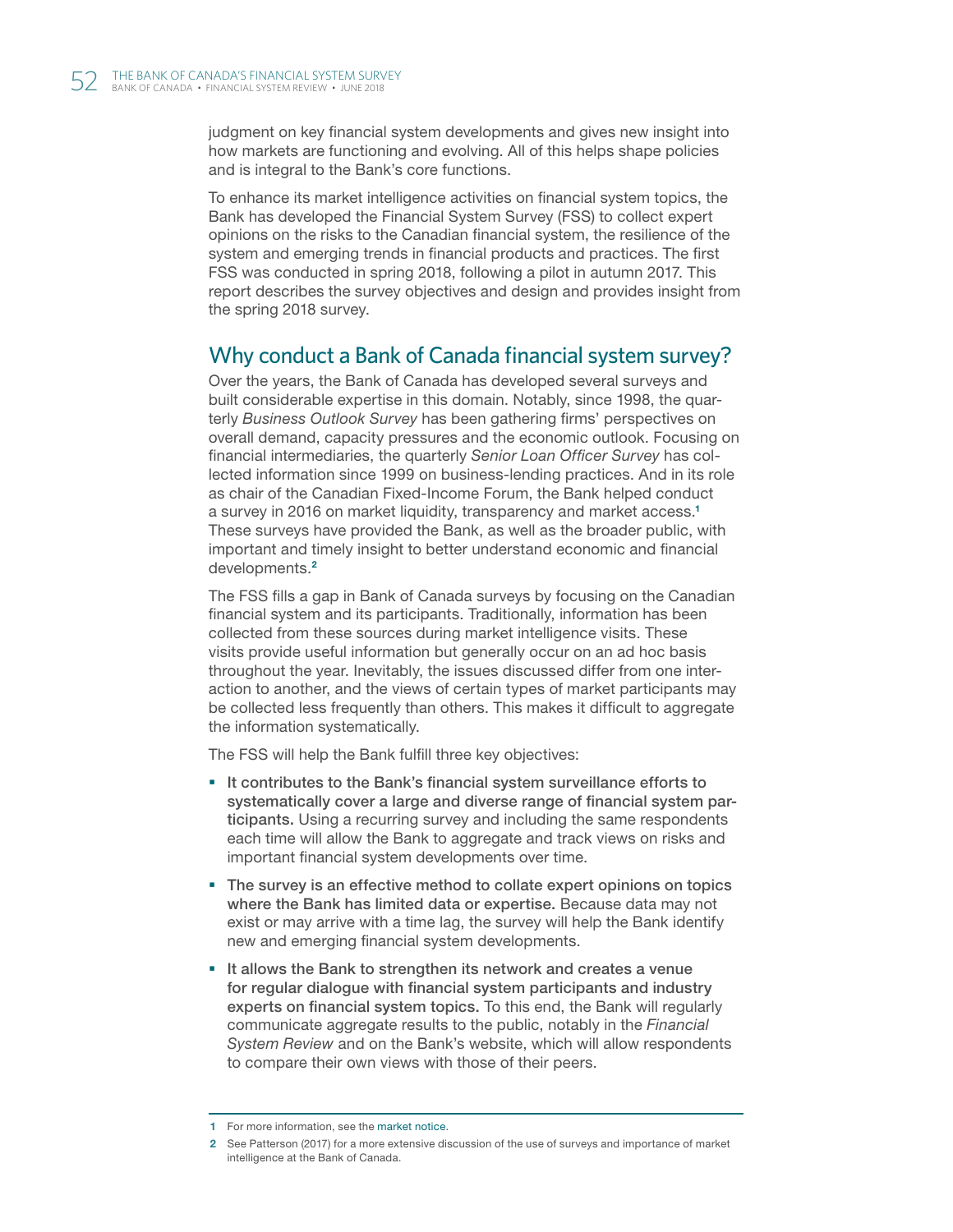The Bank will use this survey to improve its ability to identify new risks and vulnerabilities and assess the effects of innovation and changes in regulation on the financial system. In addition, new information collected from market participants can confirm the Bank's current views on several financial system topics and may indicate a need to rethink others—helping to define work priorities and inspire new ideas for research.

# Overview of existing financial system surveys

Before the 2007–09 global financial crisis, surveys focused primarily on market positioning, risk perceptions and investor expectations and were generally conducted by the private sector. These surveys provided information to help investors gauge overall market sentiment and position their investment strategies to enhance future returns. Investor-expectations surveys have been used for some time and have proven to be an important source of market intelligence; they offer meaningful insight into widely shared market beliefs. Notably, Greenwood and Shleifer (2014) and Goetzmann, Kim and Shiller (2016) show empirical evidence that changes in measured beliefs influence portfolio allocation decisions and investor flows into and out of mutual funds.<sup>3</sup>

Following the crisis, organizations such as the Depository Trust and Clearing Corporation, the Bank of England and Sveriges Riksbank introduced surveys focusing on systemic risk and financial system functioning (Table 1). These surveys target a wide range of financial system participants and, perhaps more importantly, focus on topics that are generally not covered by

|                                                                                                                         | <b>Start</b><br>year | Country              | <b>Types of participants</b>                                                                                           | No. of<br>respondents                                 | <b>Focus</b>                                                                                                                          | <b>Frequency</b> |
|-------------------------------------------------------------------------------------------------------------------------|----------------------|----------------------|------------------------------------------------------------------------------------------------------------------------|-------------------------------------------------------|---------------------------------------------------------------------------------------------------------------------------------------|------------------|
| <b>Investor Behavior</b><br><b>Project at Yale</b><br><b>University</b>                                                 | 1989                 | <b>United States</b> | Institutional investors                                                                                                | Slightly more<br>than 100                             | Investor expectations of stock<br>market returns and confidence                                                                       | Monthly          |
| <b>Riksbank Risk</b><br>Survey <sup>a</sup>                                                                             | 2008                 | Sweden               | Fixed-income and<br>foreign exchange market<br>participants                                                            | 57 <sup>b</sup>                                       | Risks to functioning of the financial<br>system and of Swedish fixed-income<br>and foreign exchange markets                           | Biannual         |
| <b>Bank of England</b><br><b>Systemic Risk</b><br><b>Survey</b>                                                         | 2008                 | United<br>Kingdom    | Asset managers, pension<br>funds, insurers and<br>primary dealers                                                      | 96 <sup>b</sup>                                       | Risks to the functioning of the<br>financial system and confidence                                                                    | Biannual         |
| <b>Reserve Bank of</b><br><b>India Systemic Risk</b><br><b>Survey</b>                                                   | 2011                 | India                | Experts, market<br>participants and other<br>stakeholders                                                              | N/A                                                   | Major risks facing the financial<br>system: global, macro, market,<br>institutional and general                                       | Biannual         |
| <b>Depository Trust</b><br>and Clearing<br><b>Corporation (DTCC)</b><br><b>Systemic Risk</b><br><b>Barometer Survey</b> | 2013                 | <b>United States</b> | DTCC clients (brokers/<br>dealers, banks, service<br>bureaus, hedge funds,<br>mutual funds and<br>insurance companies) | $200+$                                                | Sentiment on key and emerging<br>trends that affect the safety and<br>resiliency of the global financial<br>system                    | Biannual         |
| <b>Global Risk</b><br>Institute (GRI) Risk<br><b>Outlook Survey</b>                                                     | 2016                 | Canada               | <b>GRI</b> members                                                                                                     | N/A                                                   | Key risks to the stability of the<br>financial system and the strength of<br>major global economies                                   | Annual           |
| <b>Bank of Canada</b><br><b>Financial System</b><br><b>Survey</b>                                                       | 2018                 | Canada               | Financial industry, public<br>sector entities, think<br>thanks and debt issuers                                        | Slightly more<br>than 100<br>targeted<br>institutions | Key risks to the financial system<br>and respondent firms, overall<br>confidence, financial innovations<br>and other key developments | Biannual         |

#### Table 1: Overview of existing surveys related to the financial system

a. The Riksbank is reviewing its survey and has not published it since the spring of 2017.

b. In last survey

3 Confidence and other expectations surveys also indicated future portfolio allocation, investment and consumption decisions. See Pichette and Robitaille (2017), Amromin and Sharpe (2013) and Gennaioli, Ma and Shleifer (2016). However, investor "crash" beliefs are influenced asymmetrically by positive and negative articles in the financial press, which makes the interpretation of the results more challenging.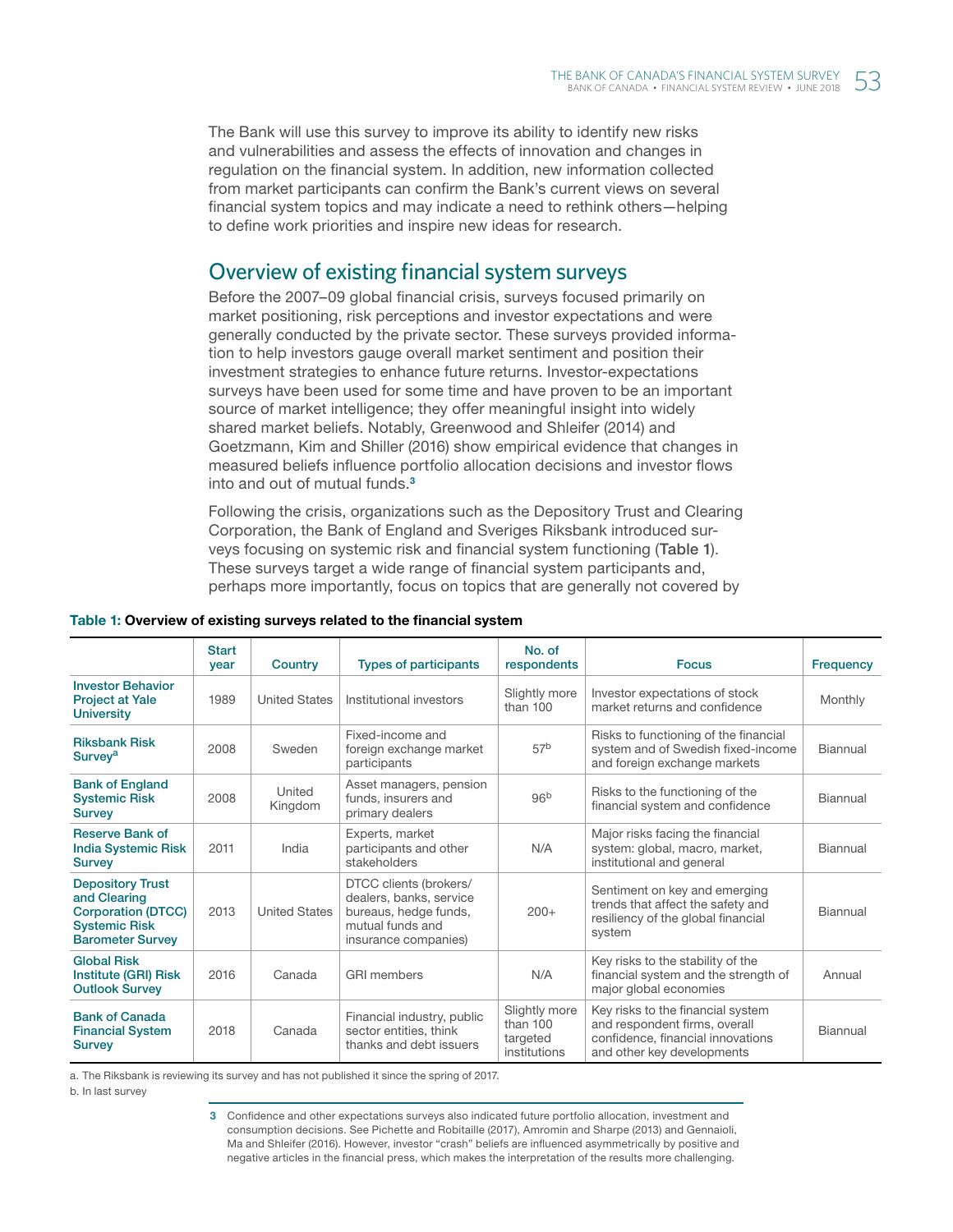other types of surveys, such as low-probability but high-impact risk events, financial system resilience and the functioning of systemically important markets. Over the years, both the Bank of England and the Riksbank have regularly reported and discussed their survey results in their financial stability reports to complement staff analysis. As shown in the next section, the FSS shares many features with the Bank of England and Riksbank surveys.

# Key features of the Bank of Canada Financial System Survey

The FSS is targeted at individuals working in the financial services industry in a senior risk-management capacity (chief risk officer or equivalent level of seniority) and non-practitioner experts in finance and economics. To capture the diversity of opinions about risks to the Canadian financial system, the FSS covers a wide range of activities, business models and expertise across the country. The sample includes financial institutions such as banks, credit unions, non-depository credit intermediaries, pension funds, insurers and domestic asset managers of various sizes. However, it also surveys other institutions and financial system experts such as financial market infrastructures, think tanks, consultants, debt issuers and academics. The sample also includes some foreign firms with significant Canadian operations.

The FSS is conducted online twice a year (spring and fall). It includes a mix of multiple-choice and open-ended questions. To gather additional insight and enhance the Bank's understanding of the results, the survey is followed up with in-person visits to a subset of respondents.

The survey features four main sections (see Box 1 for examples of survey questions):

## Identification of important and emerging risks

The first section provides an inventory of key risks to the financial system highlighted by survey respondents. The Bank can identify new and emerging risks and rank them based on perceptions of their relative importance to the overall financial system. In addition, the survey identifies key risks at the firm level, including those that firms are taking action to mitigate.<sup>4</sup> The ability to compare risks that firms believe they can mitigate with those perceived as most important to the financial system enriches the Bank's analysis of vulnerabilities and the policies that could be enacted to mitigate them.

## Overall risk to and resilience of the financial system

The second section collects respondents' views on the probability that a systemic event will occur over short and medium horizons. The source or type of event is not specified; this is a measure of the probability that any risk will materialize. Respondents also state their level of confidence in the ability of the system to withstand severe shocks. This confidence will depend on, among other things, market participant perceptions of the adequacy of financial system capital buffers, how stress flows across the system, and the expected actions taken by public authorities during a potentially systemic event. While views on the level of confidence or probability of a stress event at a given point in time are interesting, the real value of this information lies in how these perceptions change over time.

<sup>4</sup> To keep the language of the survey as simple as possible, the distinction between vulnerabilities and risks from the Bank of Canada's analytical framework is not explicitly used. The survey emphasizes risks but nevertheless elicits information useful in assessing vulnerabilities.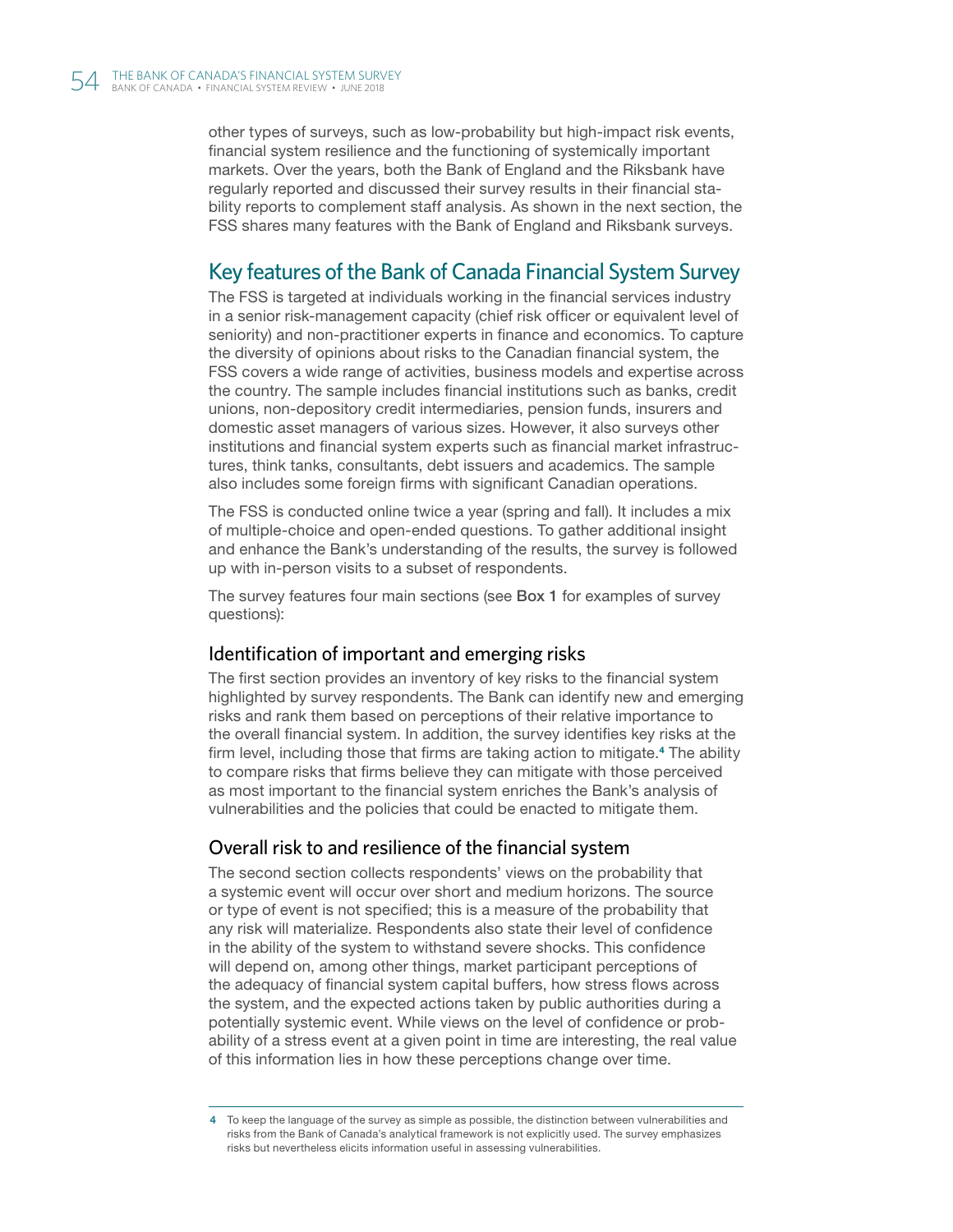#### Box 1

# Overview of questions in the Financial System Survey

The first three sections of the Financial System Survey (FSS) feature 10 recurring questions on 4 main topics . The questions in these sections are expected to remain fairly consistent in every survey to follow the 4 topics as they evolve and to identify changes in views . The survey also includes an additional section for ad hoc questions on a broad range of current topics; these questions will change over time to explore issues of near-term interest or concern.

#### Identification of important and emerging risks

- Over the next three years, which risks, if realized, do you believe would have the greatest negative impact on the functioning of the Canadian financial system (i.e., can impair the financial system and harm the economy)? Please identify the top three risks, in order of importance.
- Over the same period, which financial system risks, if realized, do you believe would have the greatest negative impact on your organization's activities? Please identify the top three risks, in order of importance.
- Which of these risks is your organization currently allocating the most resources to in order to mitigate/ manage its potential impact?

## Overall risk to and resilience of the financial system

• In your view, what is the probability that an event would occur with the potential to severely impair the functioning of the Canadian financial system in the

short-term (0–12 months) and medium-term (1–3 years) periods ahead?

- How do these probabilities today compare with those from six months ago?
- How confident are you that the Canadian financial system will be resilient in the event of a large shock that has the potential to severely impair the functioning of the Canadian financial system?
- How does your level of confidence in the stability of the Canadian financial system today compare with that of six months ago?

#### Financial system developments and innovation

- Please identify any new or emerging developments in the Canadian financial system, positive or negative, that your organization is tracking or has observed. These new developments can be global or limited to the Canadian market.
- Over the next three years, which financial innovations do you believe will have the largest impact, positive or negative, on your organization's activities? Please identify the top three innovations, in order of importance, and identify whether they are positive or negative for your organization.
- Of the top three innovations you have listed, indicate the one that your organization is planning to allocate the most resources to over the next three years.

## Financial system developments and innovation

A third section seeks to identify new trends in the financial system, including those that are likely to influence incentives, overall market structure and efficiency. Given that data about financial innovations are often scarce, the quantitative results in this section are likely to provide information on new financial products, changing market practices and the impact of technological change on markets.

## Current topics

The final section includes flexible ad hoc questions that change for each survey. This section can include general questions for all survey respondents or topical questions targeted to a subset of participants. These questions are often related to specific market developments or topics where more detailed information is desired.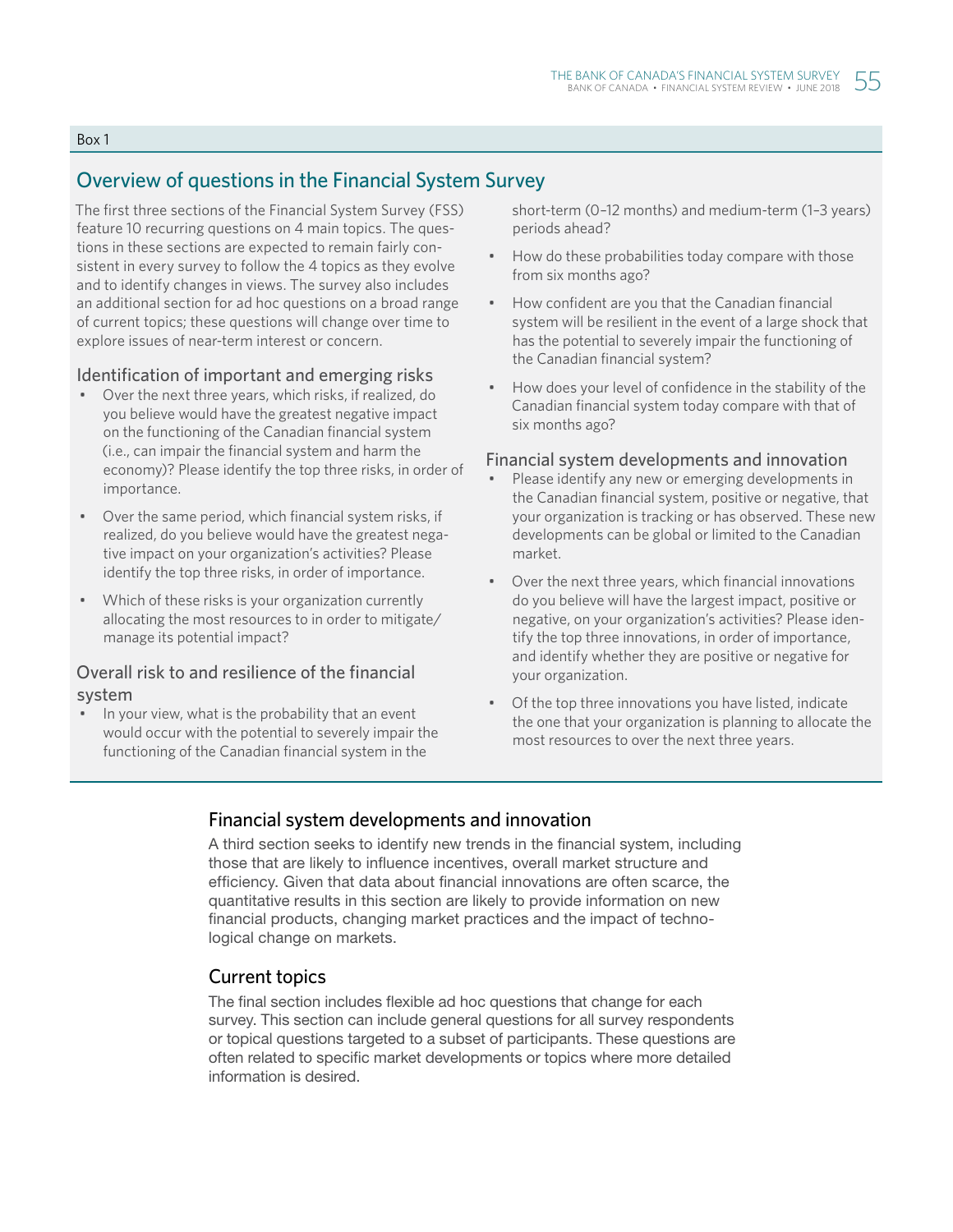# Overview of key insights from the spring 2018 survey

The survey was conducted between March 26 and April 9, 2018. It was sent to 109 participants and had a response rate of 61 per cent. Since this is the first full survey, it is not yet possible to assess the evolution of the responses, which will be an important element of analysis in the future. Instead, the responses provide a useful baseline for assessing current concerns.

#### Key financial system risks

Respondents were asked to list the top three risks to the financial system and to their firm's activities (if applicable), based on the size of the potential negative impact on the functioning of the financial system or on their firm's activities should these risks materialize. Chart 1 shows the risks cited by at least 10 per cent of respondents. Cyber attacks, geopolitical risks and drops in real estate prices were most frequently cited by respondents as among the top three risks to the Canadian financial system. These risks closely match the key vulnerabilities and key risks identified and discussed in recent issues of the Bank's *Financial System Review.* Among risks to their own firms, respondents indicated that cyber attacks and a deterioration in the global economic outlook would have the largest negative impacts. Other risks mentioned by less than 10 per cent of respondents (and therefore not included in Chart 1) include those related to the impact of unconventional monetary policies, operational risks and dislocations in securities markets.

#### Chart 1: Cyber attacks were cited as the most important risk to the functioning of the Canadian financial system

Over the next three years, which risks, if realized, do you believe would have the greatest negative impact on the functioning of the Canadian financial system? Please identify the top three risks, in order of importance.



Over the same period, which financial risks, if realized, do you believe would have the greatest negative impact on your organization's activities? Please identify the top three risks, in order of importance.

Notes: Risks have been regrouped into categories. Risks to the Canadian financial system cited by more than 10 per cent of respondents have been included. "Geopolitical risk" refers to political tensions (e.g., with Russia and North Korea). "Disruption of international trade or trade disputes" includes issues with the North American Free Trade Agreement and trade with China. Source: Bank of Canada Financial System Survey, spring 2018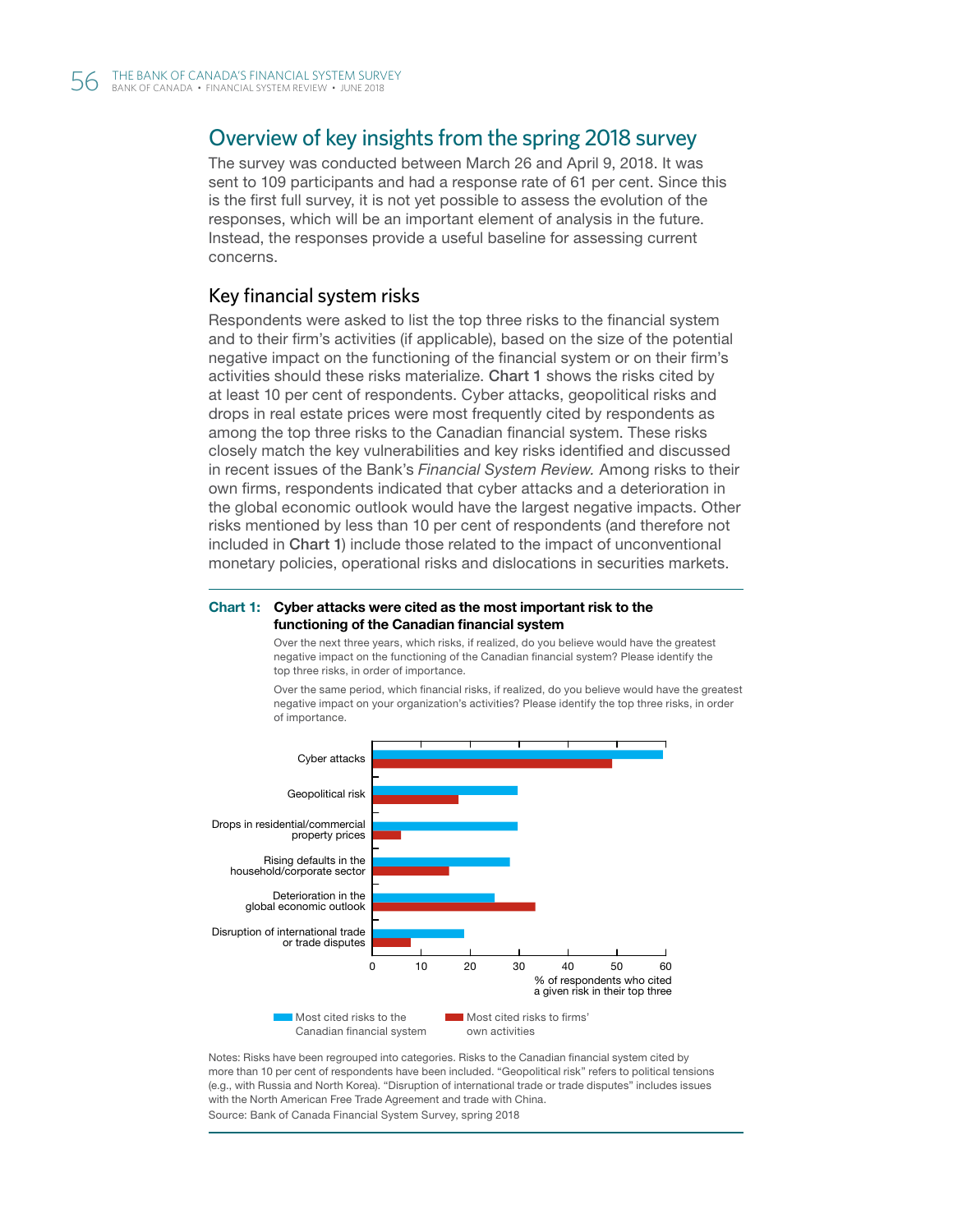## Aggregated risks and confidence

In the short term (0 to 12 months), 72 per cent of survey respondents view the probability of an event that severely impairs the functioning of the financial system as low or very low (Chart 2a). There was less agreement in views on the probability over the medium term (1 to 3 years), with around 62 per cent of respondents indicating that the probability was moderate, high or very high.

Respondents reported that their views on the short-term probability of a high-impact event were unchanged or had increased slightly over the past six months (Chart 2b). More respondents indicated a slightly increased probability over the next one to three years. Increased geopolitical uncertainty and the impact of reduced monetary stimulus from central banks on the domestic housing market and global asset prices were cited as reasons for the increase.

More than 90 per cent of respondents are very confident or fairly confident in the resilience of the Canadian financial system if a large shock were to materialize (Chart 3a). Around 10 per cent are not very confident. Among survey participants, confidence in the resilience of the financial system is roughly unchanged relative to six months ago (Chart 3b), but respondents expressed concern about increased leverage in the financial system, uncertainty about the future path of house prices, and rising interest rates as factors that could affect their level of confidence in the future.

#### Chart 2: Many respondents believe the probability of a high-impact event that severely impairs the functioning of the financial system has increased over the last six months

In your view, what is the probability that an event would occur with the potential to severely impair the functioning of the Canadian financial system in the short-term (0–12 months) and medium-term (1–3 years) periods ahead?



a. Probability of an event that severely impairs the financial system

How do these probabilities today compare with those from six months ago?



Source: Bank of Canada Financial System Survey, spring 2018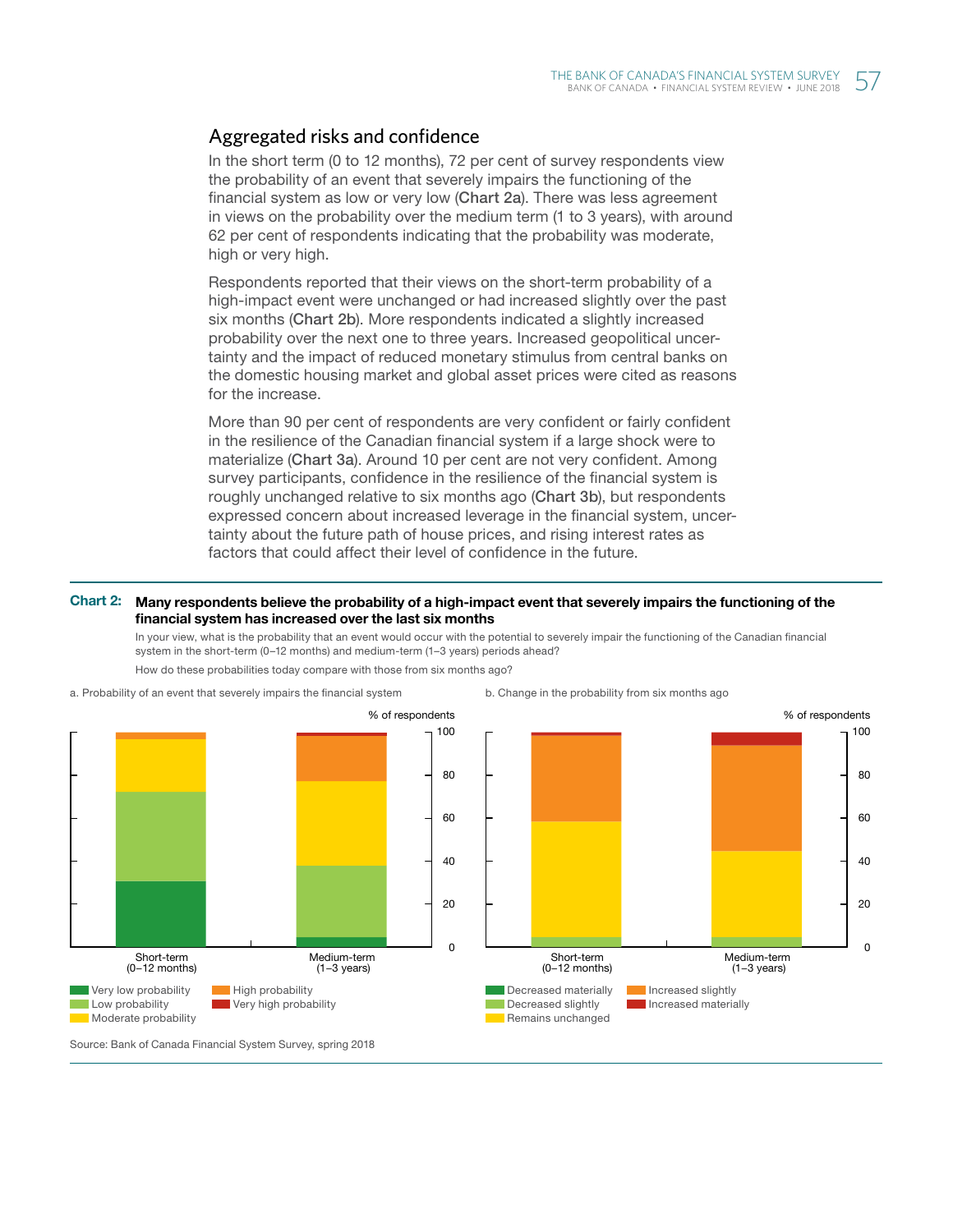#### Chart 3: Confidence in the resilience of the financial system if a large shock were to materialize has remained unchanged in the last six months

How confident are you that the Canadian financial system will be resilient in the event of a large shock that has the potential to severely impair the functioning of the Canadian financial system?

How does your level of confidence in the stability of the Canadian financial system today compare with that of six months ago?



## Emerging developments

Respondents identified several emerging financial system developments that their firms have observed or are tracking. They are summarized in Table 2.

## Key financial innovations

Participants identified machine learning and artificial intelligence, big data and blockchain as the financial innovations that will have the largest impact on their firms' activities over the next three years (Chart 4). Respondents plan to dedicate most of their resources toward machine learning and big data over the next three years, which they perceive as positive for their firms' activities. Other innovations that were mentioned include roboadvisors, digital currencies, systematic trading strategies, securitization and digitalization.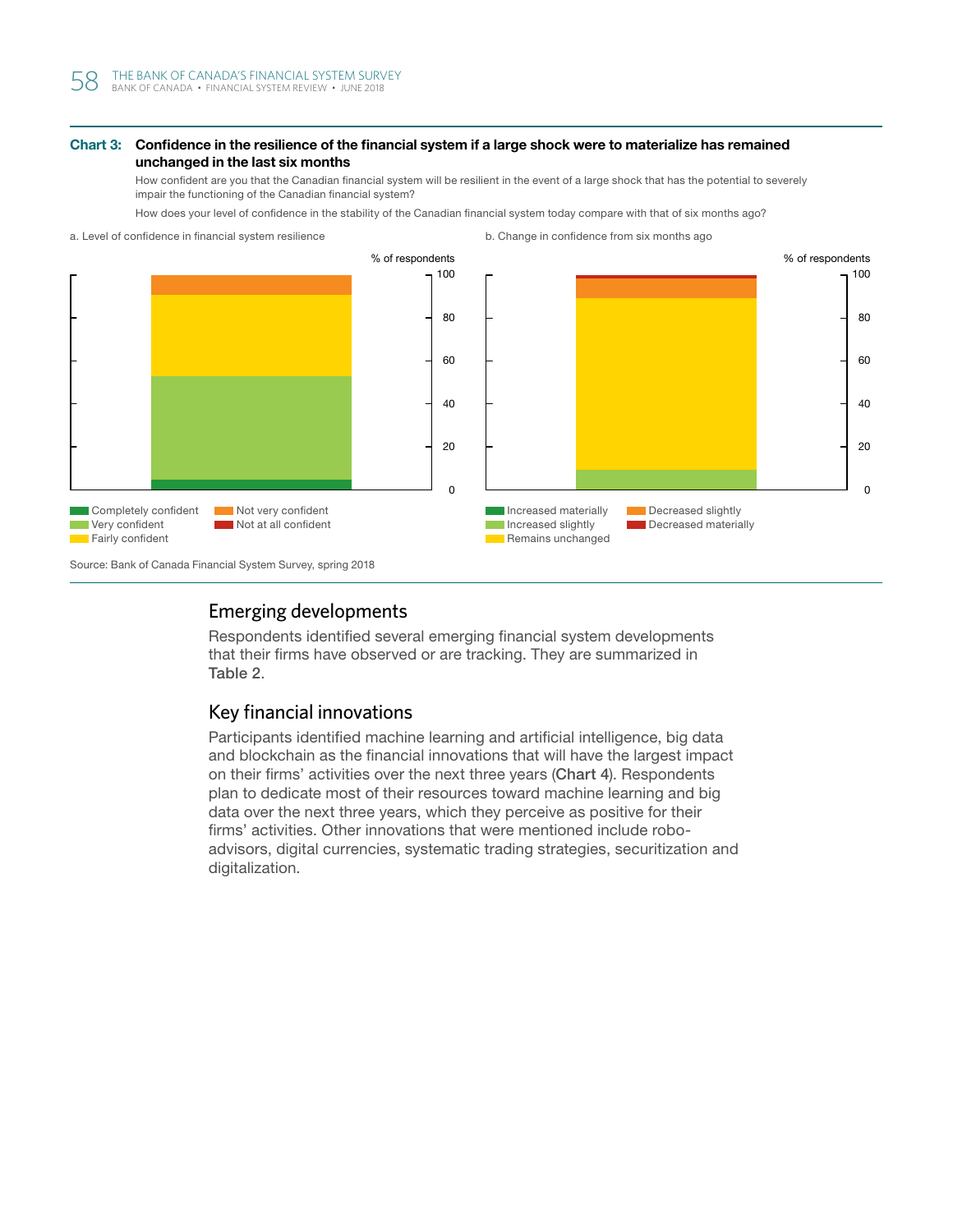#### Table 2: New or emerging financial system developments

Please identify any new or emerging developments in the Canadian financial system, positive or negative, that your organization is tracking or has observed. These new developments can be global or limited to the Canadian market.

| <b>Financial</b><br>technology (fintech) | Emergence of fintech-based solutions could disrupt incumbent<br>٠<br>business models in the financial sector                                                                                                                                |
|------------------------------------------|---------------------------------------------------------------------------------------------------------------------------------------------------------------------------------------------------------------------------------------------|
| Regulatory<br>environment                | Replacement of international and domestic reference interest rate<br>benchmarks                                                                                                                                                             |
|                                          | Changes in payment systems and anti-money-laundering and<br>anti-terrorist-financing rules could have an important impact on<br>foreign investment in Canada                                                                                |
| <b>Household credit</b><br>markets       | Rise of private lenders and credit unions in the face of the new<br>н.<br>B-20 mortgage underwriting guideline issued by the Office of the<br>Superintendent of Financial Institutions                                                      |
|                                          | Increased lender focus on non-mortgage consumer lending<br>programs such as auto loans and consumer goods financing                                                                                                                         |
|                                          | Restrictions on mortgage portfolio insurance are reducing<br>consumers' financial flexibility, pushing them increasingly toward<br>home equity lines of credit, second mortgages, credit cards and<br>other costlier forms of consumer debt |
| Investment<br>strategies                 | Increased focus on private equity and real estate as more funds look<br>н.<br>at increasing allocation to alternatives to generate higher returns                                                                                           |
|                                          | Rise of quantitative and systematic strategies, potentially increasing<br>co-movements across asset classes that had not historically been<br>linked                                                                                        |
|                                          | Broader use of more sophisticated counterparty collateralization<br>٠<br>framework between banks and non-financial institutions                                                                                                             |

Source: Bank of Canada Financial System Survey, spring 2018

#### Chart 4: Financial innovations expected to have the largest impact on firm activities

Over the next three years, which financial innovations do you believe will have the largest impact, positive or negative, on your organization's activities? Please identify the top three innovations, in order of importance.



Of the top three innovations you have listed, indicate the one that your organization is planning to allocate the most resources to over the next three years.

Source: Bank of Canada Financial System Survey, spring 2018